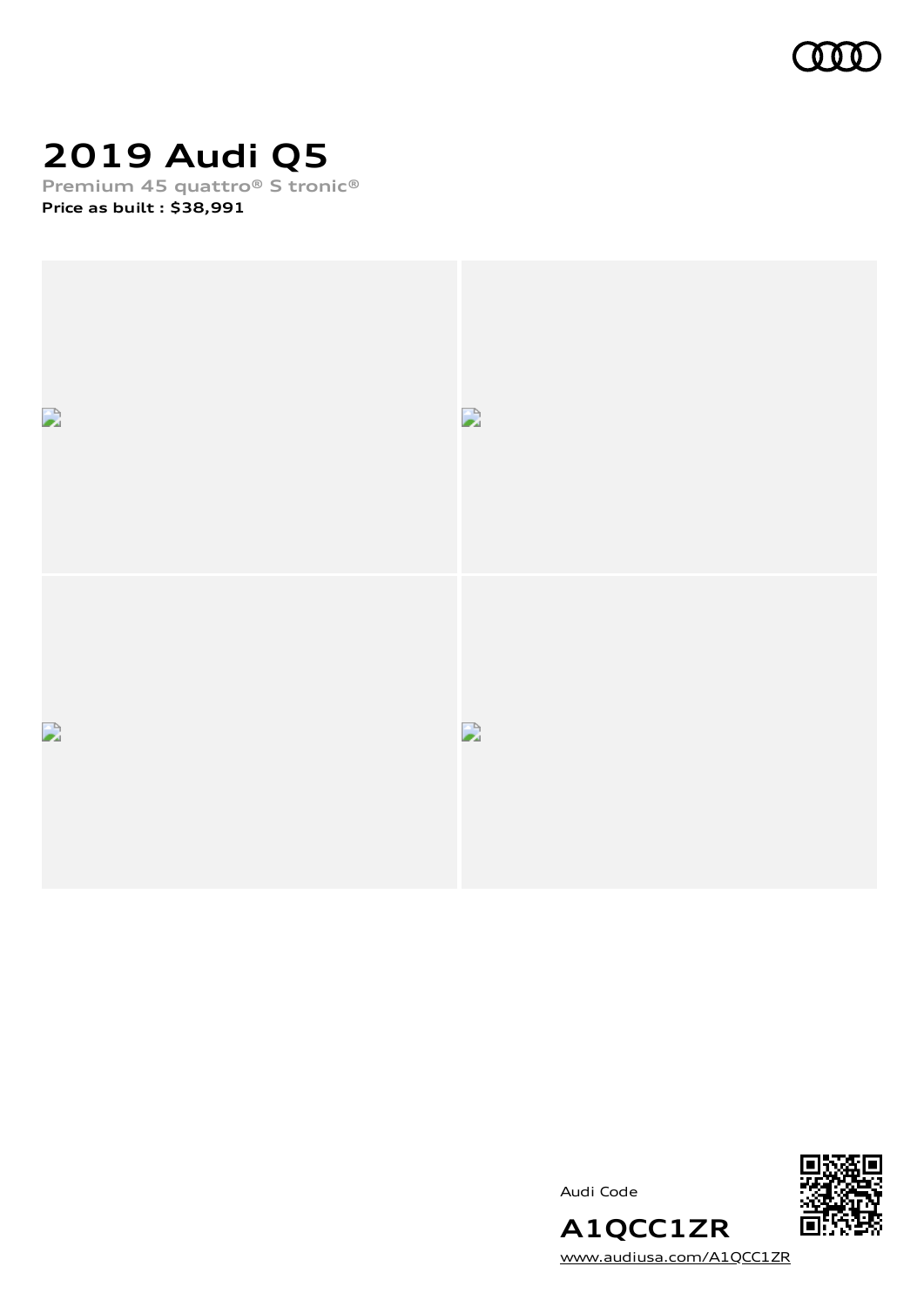### **Summary**

**Audi 2019 Audi Q5** Premium 45 quattro® S tronic®

**Price as buil[t](#page-10-0)** \$38,991

#### **Exterior colour**

Monsoon Gray metallic

### $\overline{\phantom{a}}$

#### **Further Information**

|                 | N٥          |
|-----------------|-------------|
| Mileage         | 8,607 miles |
| Type of vehicle | Used car    |

**Warranty**

#### **Interior colour**

| Seats     | Rock Gray              |
|-----------|------------------------|
| Dashboard | Granite Gray/Rock Gray |
| Carpet    | Granite Gray           |
| Headliner | Titanium Gray          |

#### **Audi Code** A1QCC1ZR

**Your configuration on www.audiusa.com** [www.audiusa.com/A1QCC1ZR](https://www.audiusa.com/A1QCC1ZR)

**Commission number** 5ea2718e0a0e09b12794

#### **Technical Specifications**

| Engine type                  | 2.0-liter four-cylinder                       |
|------------------------------|-----------------------------------------------|
| stroke                       | Displacement/Bore and 1,984/82.5 x 92.8 cc/mm |
| Torque                       | 273 @ 1,600 - 4,500 lb-ft@rpm                 |
| Top track speed              | 130 mph mph $1$                               |
| Acceleration (0 - 60<br>mph) | 5.9 seconds seconds                           |
| Recommended fuel             | Premium                                       |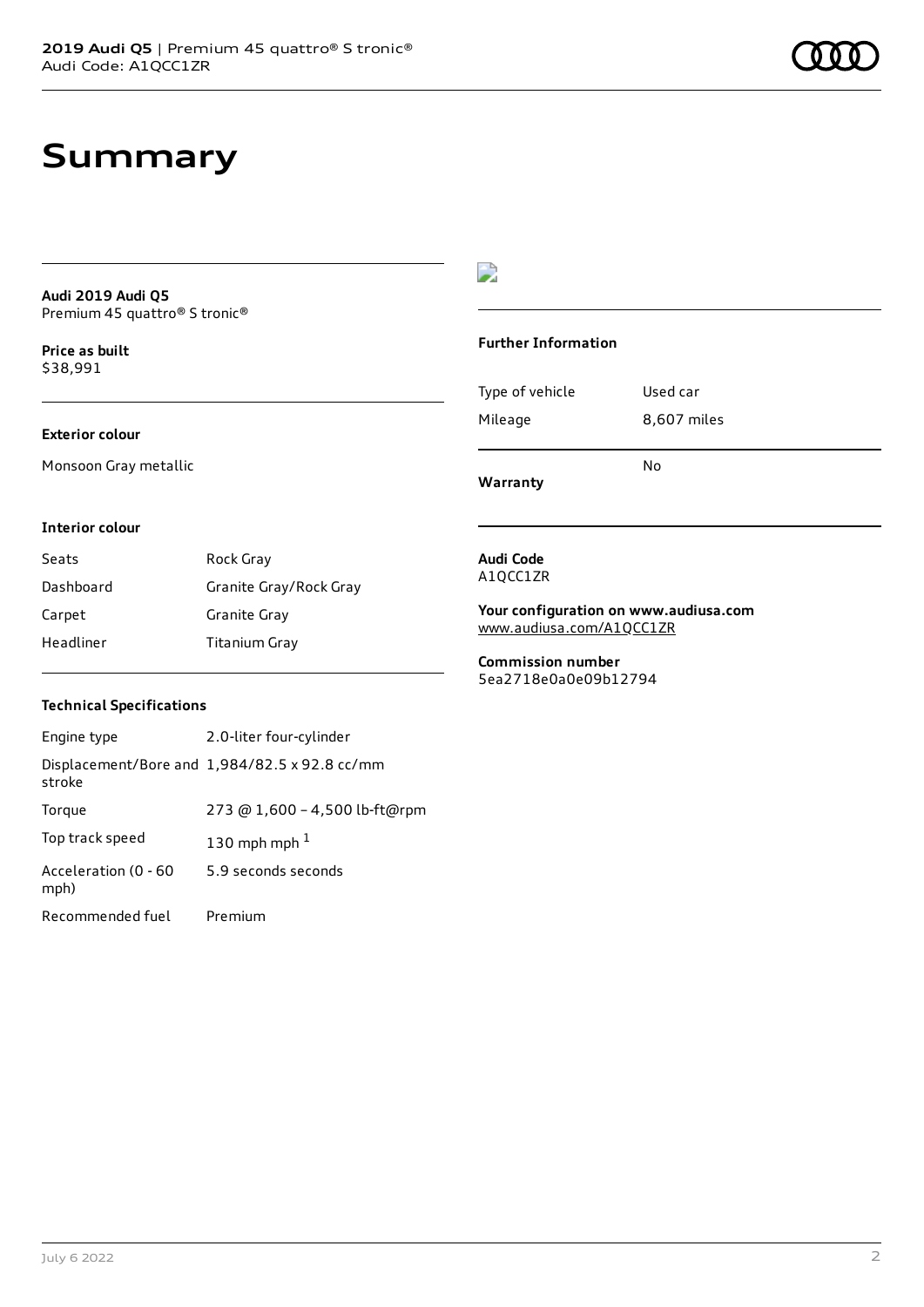# **Equipment**

Monsoon Gray metallic

Audi advanced key-keyless start, stop and entry

Power-adjustable, auto-dimming, power-folding, heated exterior side mirrors with memory

19" 235/55 all-season tires

19" 5-arm-wing design wheels

Convenience package

High-gloss Gray Oak Wood inlays

Audi pre sense® rear

Audi side assist

SiriusXM® Satellite Radio





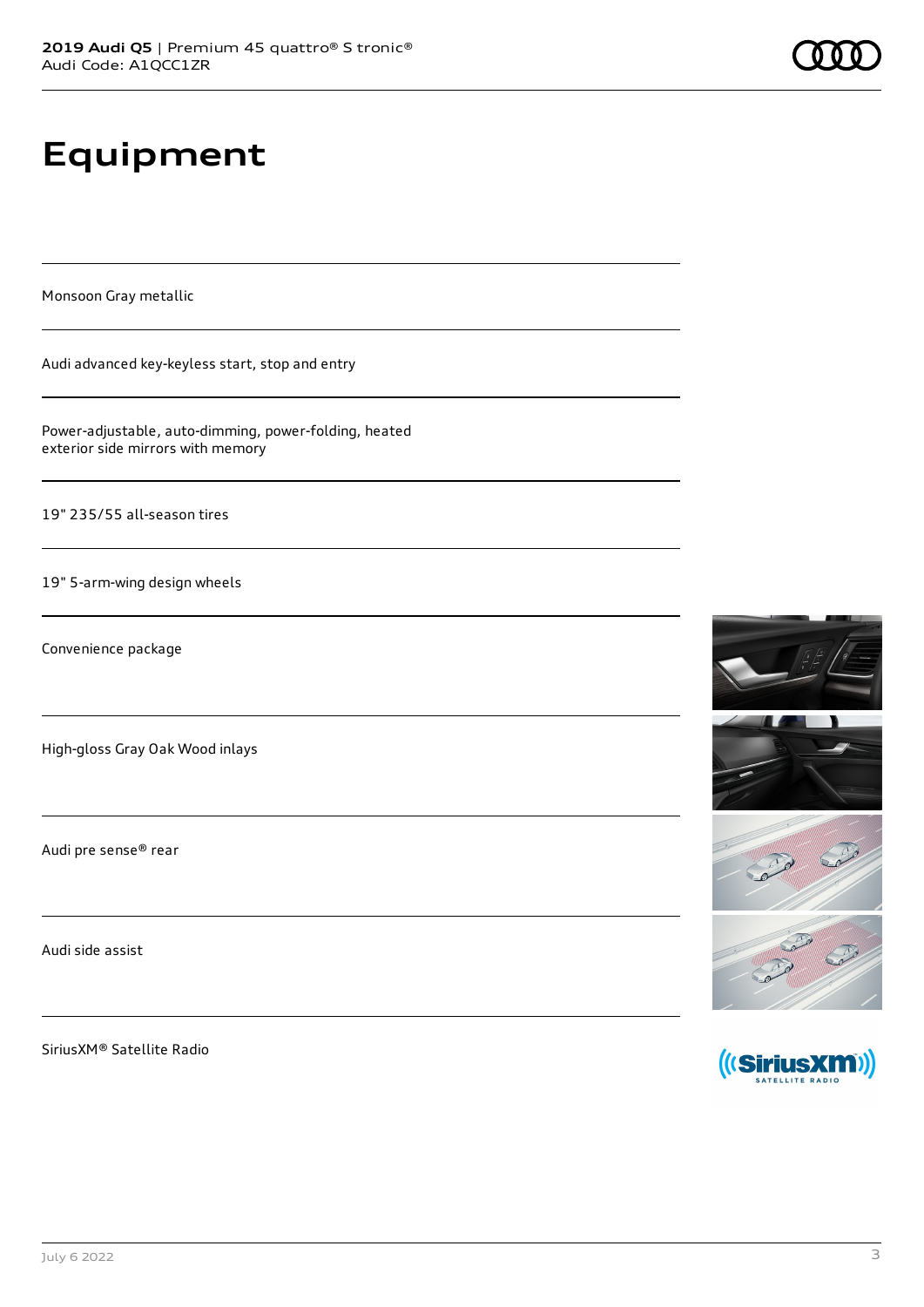| 4UB | Driver and front passenger airbags                               |
|-----|------------------------------------------------------------------|
| UH1 | Electromechanical parking brake                                  |
| 8T2 | Cruise control with coast, resume and<br>accelerate features     |
| VC2 | Garage door opener (HomeLink®)                                   |
| 4H5 | Electronic child locks                                           |
| QZ7 | Electromechanical power steering                                 |
| 7K6 | Tire-pressure monitoring system                                  |
| 4X3 | Front thorax side airbags and Sideguard®<br>head curtain airbags |
| 3B7 | Lower Anchors and Tethers for Children<br>(LATCH) in rear seats  |
|     |                                                                  |

#### **Exterior**

| <b>Interior</b> |                                                          |
|-----------------|----------------------------------------------------------|
| 4ZB             | Aluminum trim around exterior windows                    |
| VW1             | Rear privacy glass                                       |
| 8SP             | LED taillights with dynamic turn signals                 |
| 81H             | Xenon plus headlights with LED daytime<br>running lights |
| 511             | Adaptive rear spoiler                                    |
| 3S1             | Aluminum roof rails                                      |
| 1 B A           | Dynamic suspension system                                |
| 1S1             | Car jack                                                 |
| 1D8             | Provision for towing bracket                             |

#### **Interior**

| QE1 | Storage package       |
|-----|-----------------------|
| 4M3 | Four beverage holders |

| Interior |
|----------|
|----------|

| 7M <sub>0</sub> | Plastic door sill inlays                                                            |
|-----------------|-------------------------------------------------------------------------------------|
| 6N)             | Cloth headliner                                                                     |
| 9AQ             | Three-zone automatic climate control                                                |
| 417             | Auto-dimming interior rear view mirror with<br>digital compass                      |
| QQ1             | LED interior lighting package                                                       |
| 1 XW            | Three-spoke multifunction steering wheel                                            |
| 7F <sub>9</sub> | Leather-wrapped gear selector                                                       |
| 4E7             | Power tailgate                                                                      |
| 5XF             | Driver and front-passenger extendable sun<br>visors with illuminated vanity mirrors |
| <b>3NS</b>      | Sliding, split folding 40/20/40 rear<br>seatbacks with adjustable recline           |
| 7HA             | Without extended leather package                                                    |
| N1F             | Leather seating surfaces                                                            |
| 4A3             | <b>Heated front seats</b>                                                           |

#### **Infotainment and Driver Assistance**

| 6K9             | Audi pre sense® basic and Audi pre sense®<br>city                                                                     |
|-----------------|-----------------------------------------------------------------------------------------------------------------------|
| 2H1             | Audi drive select                                                                                                     |
| IW <sub>3</sub> | Audi connect CARE assistance and security<br>services                                                                 |
| UD <sub>2</sub> | Audi smartphone interface including Apple<br>CarPlay <sup>™</sup> and Google™ Android Auto™ for<br>compatible devices |
| KA <sub>2</sub> | Rear view camera                                                                                                      |
| 9VD             | Audi sound system                                                                                                     |
| 9S7             | Color driver information system                                                                                       |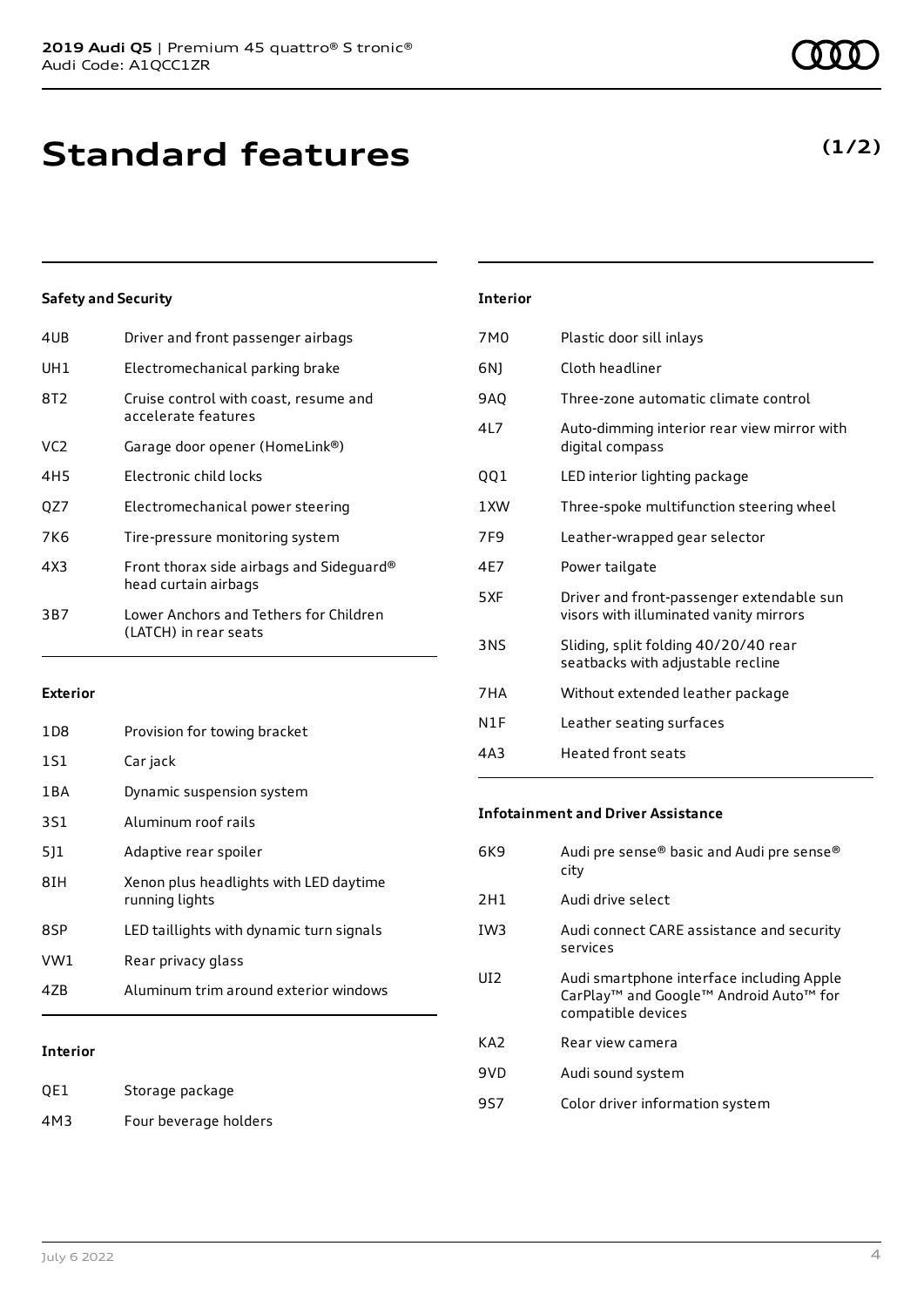## **Standard features**

#### **Infotainment and Driver Assistance**

| 7UH | Connectivity package |  |
|-----|----------------------|--|
|     |                      |  |

- I8S MMI® radio
- 9ZX BLUETOOTH® wireless technology preparation for compatible devices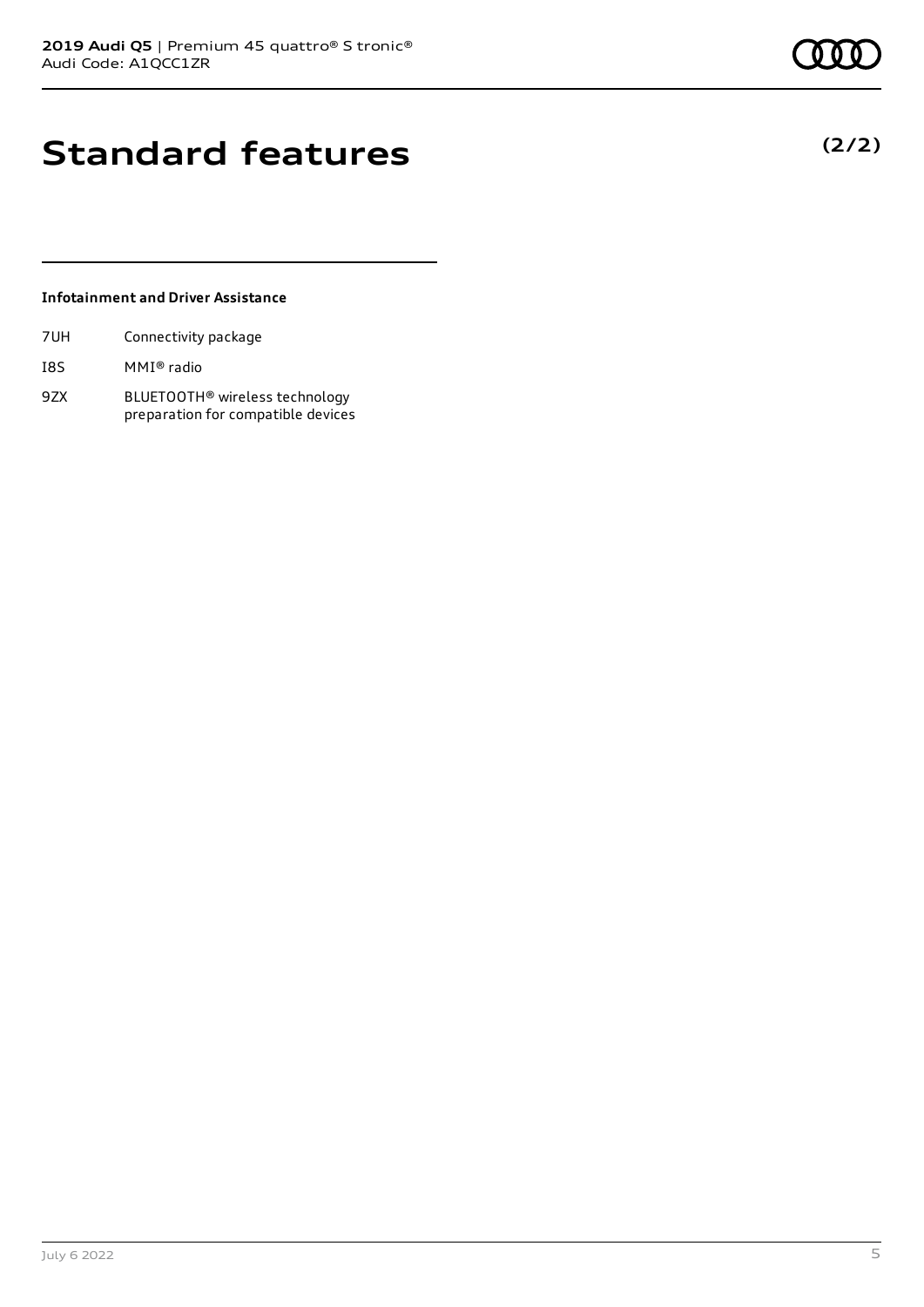# **Dealer remarks**

Rock Gray w/Leather Seating Surfaces, ABS brakes, Alloy wheels, Compass, Electronic Stability Control, Front dual zone A/C, Heated door mirrors, Heated front seats, Illuminated entry, Low tire pressure warning, Power Liftgate, Remote keyless entry, Traction control. Certified. CARFAX One-Owner. Odometer is 15389 miles below market average! 22/27 City/Highway MPG Awards:

\* 2019 KBB.com 10 Best Luxury SUVs \* 2019 KBB.com Best Buy Awards Test.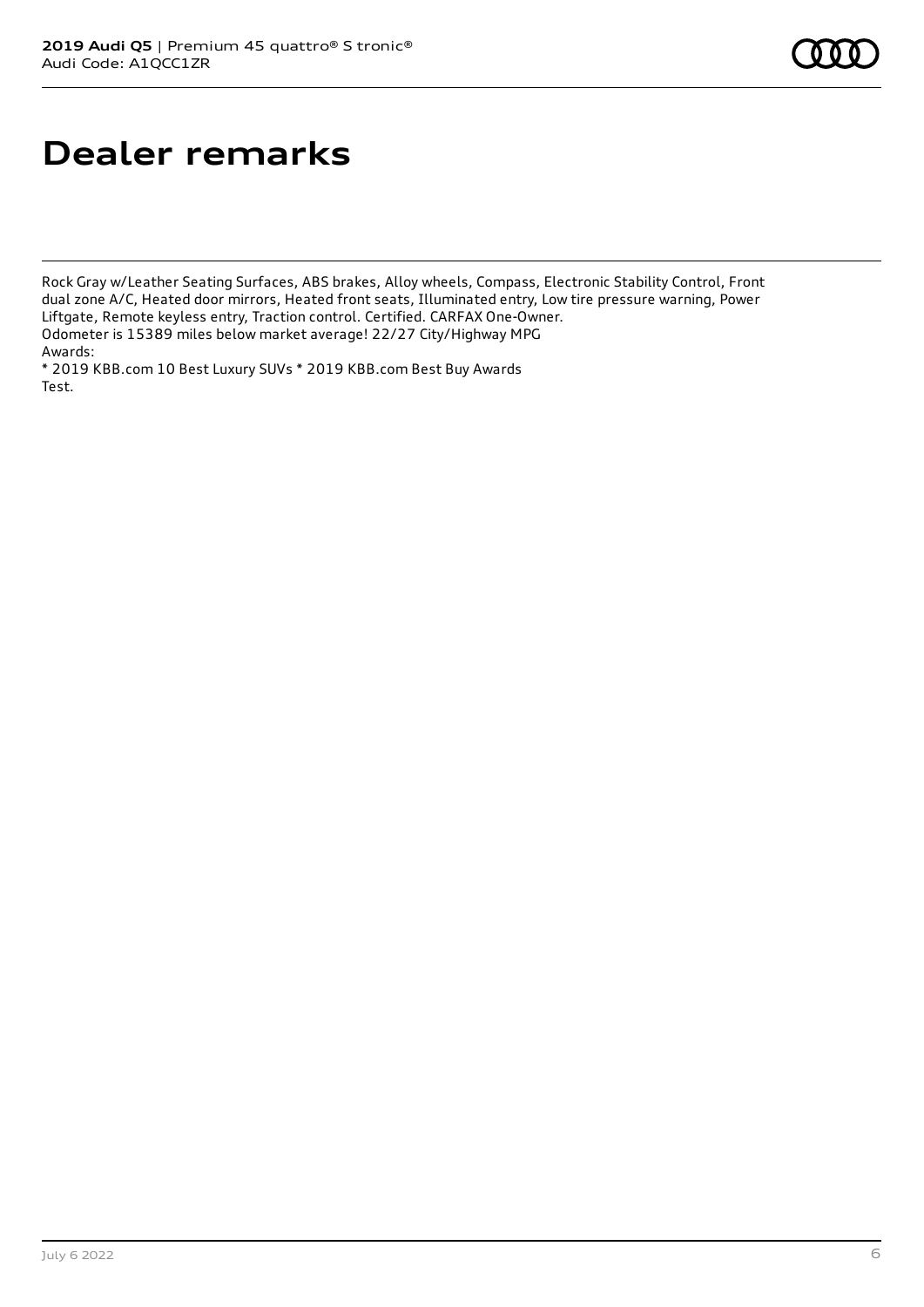## **Technical Specifications**

#### **Engineering | Performance**

| Engine type                                 | 2.0-liter four-cylinder                       |
|---------------------------------------------|-----------------------------------------------|
| Power Level                                 | 45                                            |
| Max. output ps/hp                           | 248 @ 5,000 - 6,000 @ rpm                     |
| Towing capacity                             | 4,400-lb maximum towing capacity<br>lb        |
| Torque                                      | 273 @ 1,600 - 4,500 lb-ft@rpm                 |
| Valvetrain                                  | 16-valve DOHC with Audi valvelift<br>system   |
| Acceleration (0 - 60<br>mph)                | 5.9 seconds seconds                           |
| Engine block                                | Cast-iron                                     |
| Induction/fuel injection Turbocharged/TFSI® |                                               |
| Cylinder head                               | Aluminum-alloy                                |
| stroke                                      | Displacement/Bore and 1,984/82.5 x 92.8 cc/mm |
| Top track speed <sup>1</sup>                | 130 mph mph                                   |

#### **Electrical system**

| Alternator | 110-150 A   |
|------------|-------------|
| Battery    | 420 A/75 Ah |

### **Transmission | Drivetrain**

| Gear ratios: 6th         | 0.508:1                                                                                                                                                   |
|--------------------------|-----------------------------------------------------------------------------------------------------------------------------------------------------------|
| Gear ratios: Final Drive | 5.302:1                                                                                                                                                   |
| Gear ratios: 7th         | 0.386:1                                                                                                                                                   |
| Gear ratios: 4th         | 1.057:1                                                                                                                                                   |
| Transmission             | Seven-speed S tronic <sup>®</sup> dual-clutch<br>automatic transmission and<br>quattro <sup>®</sup> all-wheel drive with ultra <sup>®</sup><br>technology |
| Gear ratios: 2nd         | 2.190:1                                                                                                                                                   |
| Gear ratios: 3rd         | 1.517:1                                                                                                                                                   |
| Gear ratios: Reverse     | 2.750:1                                                                                                                                                   |
| Gear ratios: 1st         | 3.188:1                                                                                                                                                   |
|                          |                                                                                                                                                           |

#### **Steering**

| Steering type                             | Electromechanical power steering<br>system |  |
|-------------------------------------------|--------------------------------------------|--|
| Turning diameter, curb-38.4 ft<br>to-curb |                                            |  |
| Steering ratio                            | 15.8:1                                     |  |
| <b>Suspension</b>                         |                                            |  |
| Front axle                                | Five-link front suspension                 |  |
|                                           |                                            |  |

### Rear axle Five-link rear suspension

#### **Brakes**

| Front brakes | 13.3 (ventilated disc) in |
|--------------|---------------------------|
| Rear brakes  | 13.0 (ventilated disc) in |

### **(1/2)**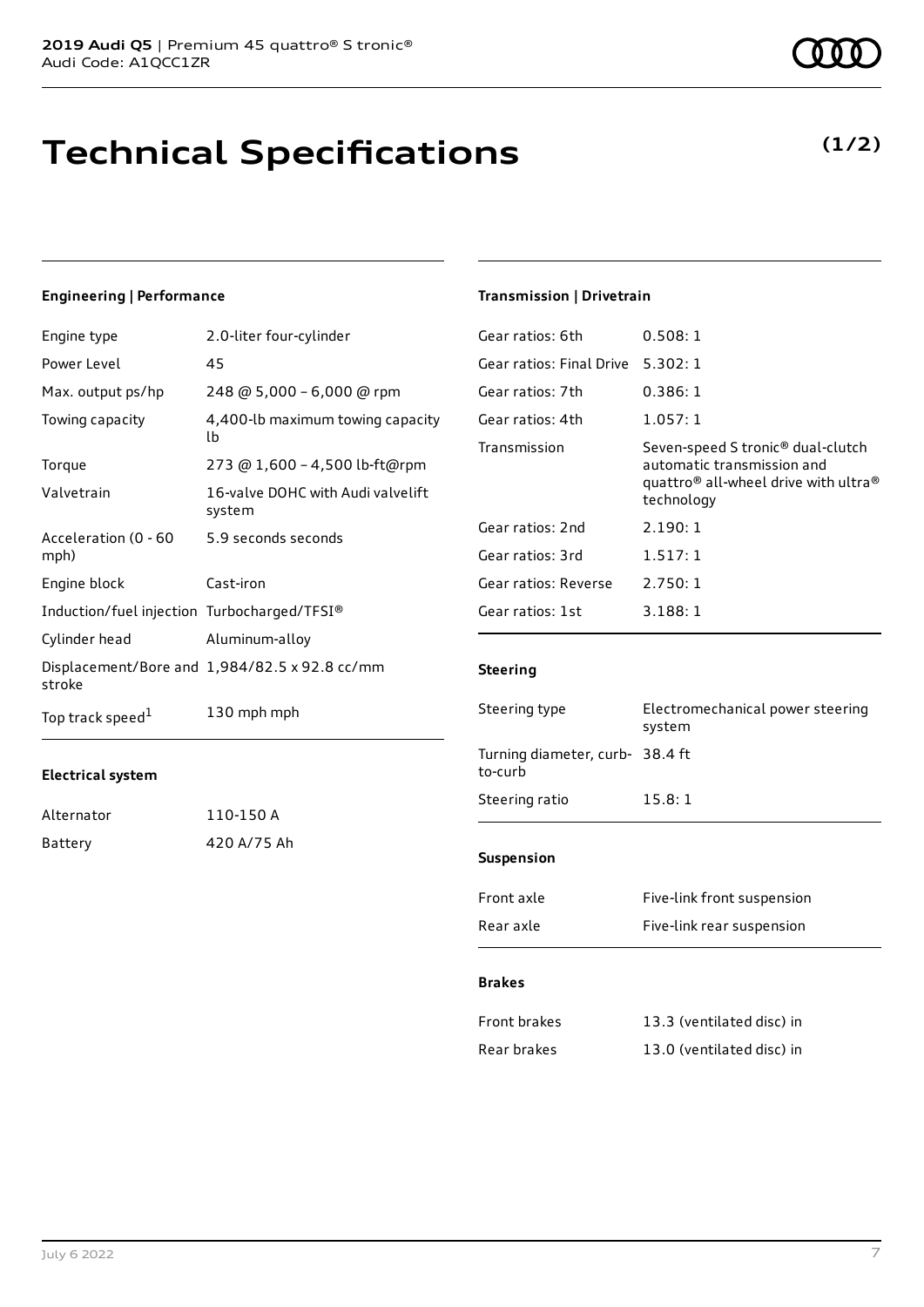### **Technical Specifications**

#### **Body**

|                               | (steel and aluminum composition) |  |  |
|-------------------------------|----------------------------------|--|--|
| <b>Warranty   Maintenance</b> |                                  |  |  |

| Warranty    | 4-year/50,000-mile Audi New<br>Vehicle Limited Warranty                                   |
|-------------|-------------------------------------------------------------------------------------------|
| Maintenance | 12-month/10,000-mile (whichever<br>occurs first) NO CHARGE first<br>scheduled maintenance |

#### **Exterior Measurements**

| Height                           | 65.3 in  |
|----------------------------------|----------|
| Overall width without<br>mirrors | 74.5 in  |
| Length                           | 183.6 in |
| Wheelbase                        | 111.0 in |
| Drag coefficient                 | 0.32 Cw  |
| Overall width with<br>mirrors    | 84.3 in  |
| Track rear                       | 63.3 in  |
| Track front                      | 63.6 in  |
| Curb weight                      | 4,045 lb |
| Ground clearance,<br>loaded      | 8.2 in   |

#### **Interior measurements**

| Seating capacity                          | 5                      |
|-------------------------------------------|------------------------|
| Shoulder room, rear                       | 56.5 in                |
| Head room with front<br>sunroof           | 40.2 in                |
| Leg room, rear                            | 37.8 in                |
| Shoulder room, front                      | 57.7 in                |
| Head room with rear<br>sunroof            | 37.7 in                |
| Head room, rear                           | 39.3 in                |
| Leg room, front                           | 41.0 in                |
| Head room, front                          | 41.7 in                |
| Cargo volume, rear<br>seatbacks up/folded | 25.1/53.1 cu ft, cu ft |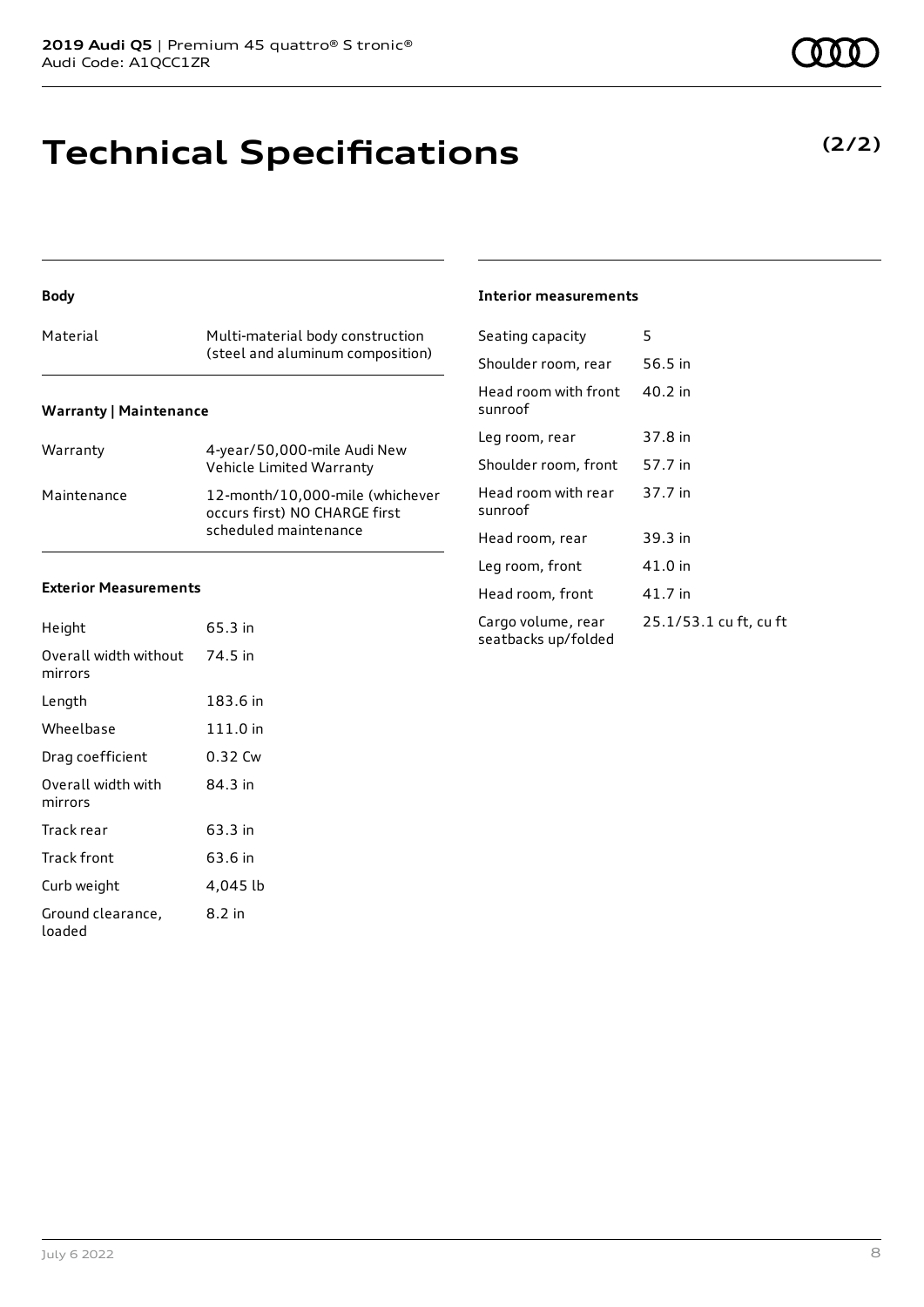### **Consumption- and emission**

**Consumption by NEDC**

combined 24 mpg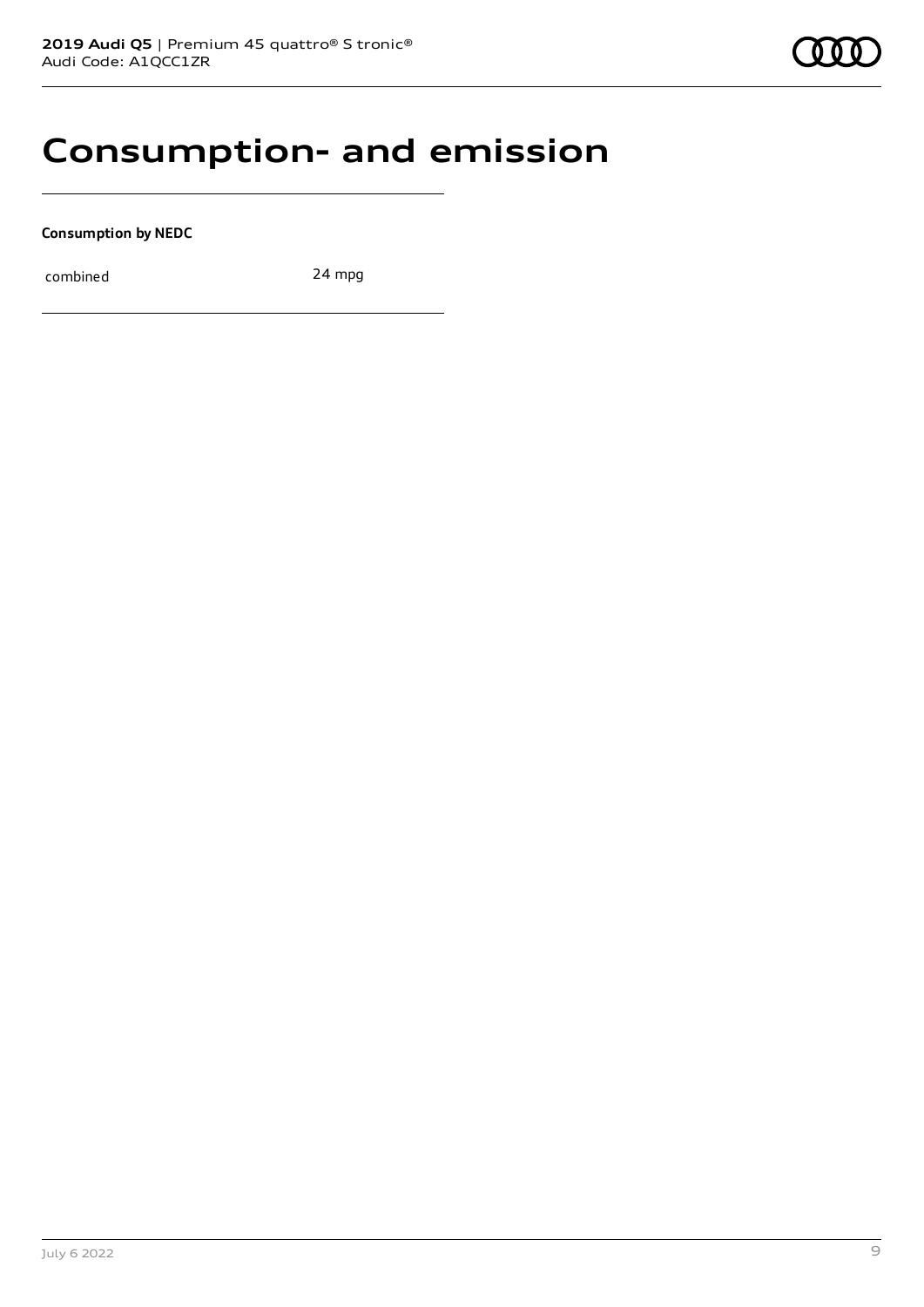

### **Contact**

Dealer **Audi North Scottsdale**

7150 E Princess Dr 85054 Phoenix AZ

Phone: +14805384000 FAX: 4805384005

www: [https://www.audinorthscottsdale.com](https://www.audinorthscottsdale.com/)